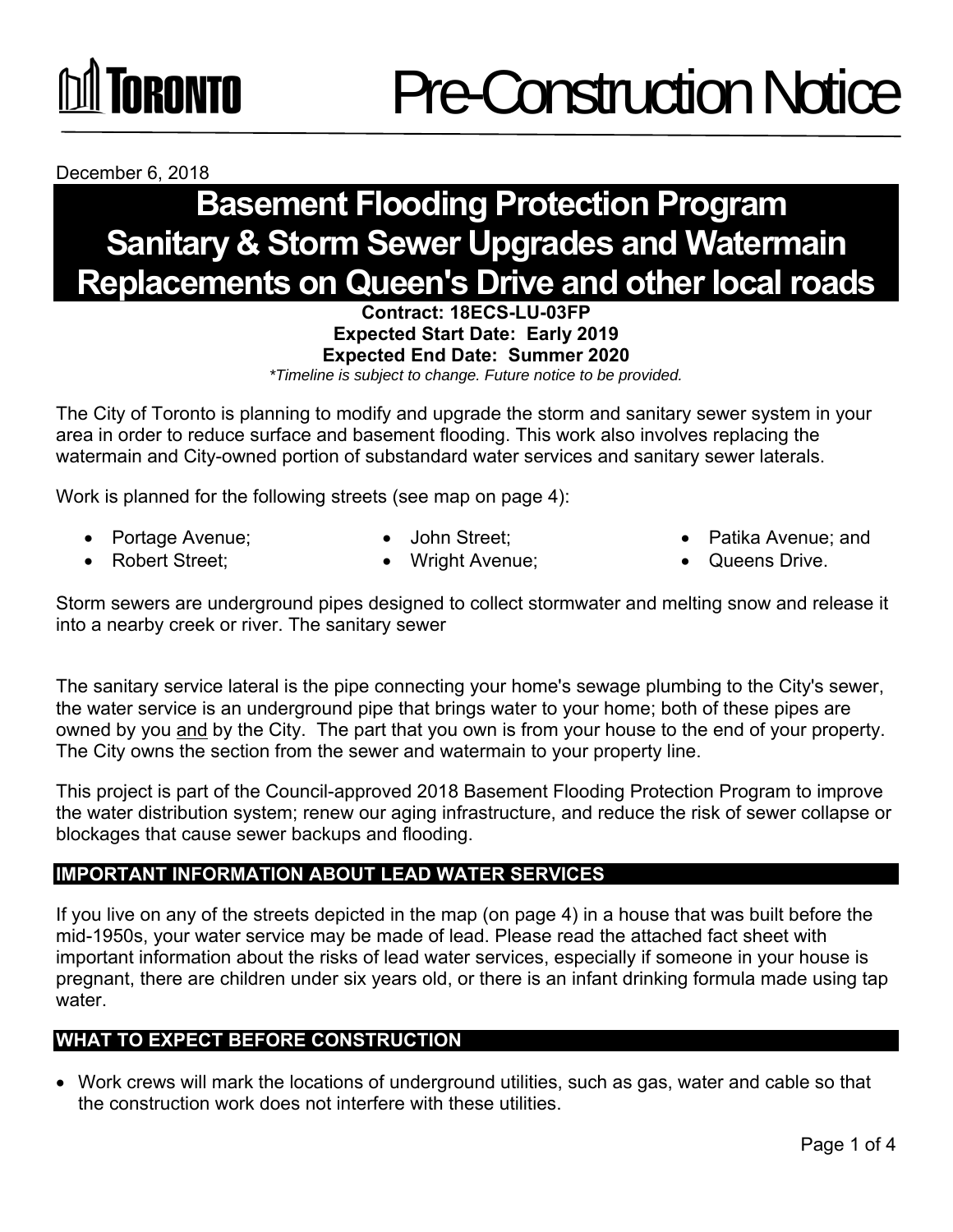# **TORONTO**

- Affected properties will receive a Construction Notice approximately two weeks before work begins with more information about the work.
- Work in the boulevard in front of homes and commercial properties is expected. This work includes removing and replacing driveways, municipal sidewalks and grassed boulevards, where necessary. The City will not be responsible for damage to any privately owned items on City property.  $\bullet$
- Property owners should remove items located within City property limits (boulevard), such as landscaping and / or decorative objects. If you have a sprinkler system within the boulevard, please contact the Field Ambassador listed below.

| <b>Substandard Water Service Replacement: Please read the attached fact sheet</b><br>as it contains important information about lead in drinking water and water service<br>replacement. First, you need to find out if your water service is lead $-$ a<br>licensed plumber can help you with this. If it is lead, the City of Toronto<br>encourages you to replace it. We recommend you obtain several quotes and you<br>can contact the City's contractor for one of your quotes. Approximately two weeks<br>prior to construction, you will receive a "Construction Notice" with the name and<br>phone number of the City contractor. Learn more at www.toronto.ca/leadpipes |
|----------------------------------------------------------------------------------------------------------------------------------------------------------------------------------------------------------------------------------------------------------------------------------------------------------------------------------------------------------------------------------------------------------------------------------------------------------------------------------------------------------------------------------------------------------------------------------------------------------------------------------------------------------------------------------|
| Accessible Accommodation: Residents who require accommodation (level<br>entry, longer notice, etc.) must contact the Project Manager / Field Ambassador<br>to arrange for access during the construction period.                                                                                                                                                                                                                                                                                                                                                                                                                                                                 |
| Access to Your Home: The City-hired contractor may need access to your home<br>to complete a pre-construction survey. Affected properties will receive a pre-<br>construction survey request to schedule a time to complete the survey.                                                                                                                                                                                                                                                                                                                                                                                                                                          |

#### **MORE INFORMATION**

If you have questions about the upcoming work, please contact us and quote Contract **18ECS-LU-03FP**

| <b>Field Ambassador</b>             | Shakha Vasdani, 416-338-5497, bfpp@toronto.ca            |
|-------------------------------------|----------------------------------------------------------|
| <b>TTY Hearing Impaired Service</b> | 416-338-0889                                             |
|                                     | $(7 \text{ Days} a week, 8 a.m. - 5 p.m., closed holds)$ |
| <b>General inquiries</b>            | 311                                                      |
| Website                             | toronto.ca/improvements/ward5.htm                        |